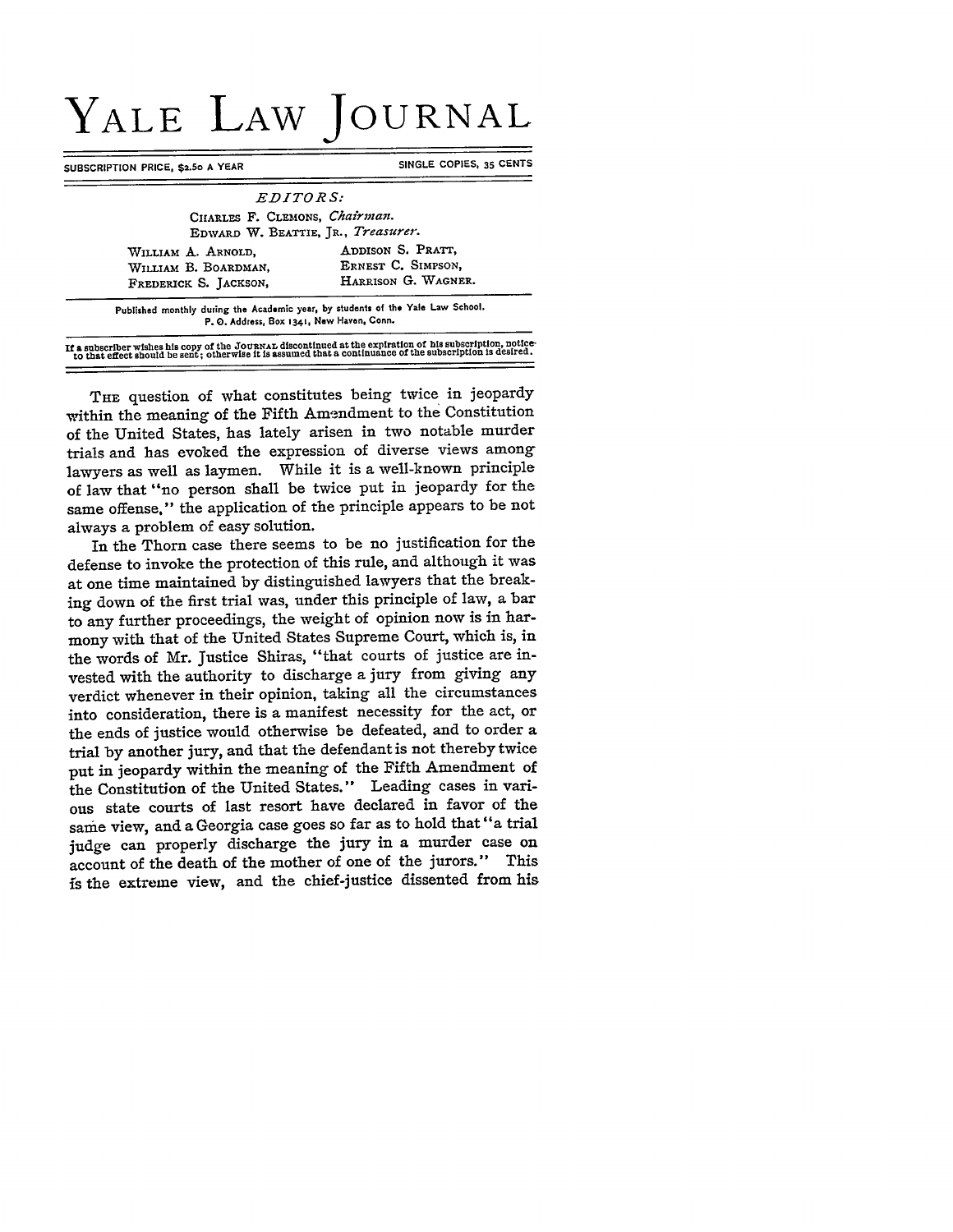associates in carrying their conclusion so far. The change of sentiment among lawyers as to the application of the rule is gratifying; now even the counsel for the defense in the case of Thorn do not question the authority of judge Scott to discharge the whole jury at the illness of one of its members, and to order another trial.

The Luetgert case presents a different aspect. Here the application of the principle in the event of a disagreement of the jury is clouded **by** much greater diversity of opinion. The courts of several states, Pennsylvania among the number, have held that "if a jury in a capital case is discharged from inablity to agree, the prisoner may plead that fact in bar to another trial, yet in Illinois the state's attorney announced his intention to try Luetgert a second time. Whatever one's prejudices as to the innocence or guilt of Luetgert, he cannot but feel that it is on the whole, a beneficial interpretation of the rule that prevents the necessity of a prisoner's making repeated defenses to the same charge. "Better that some guilty escape than that the innocent should be oppressed unduly."

WITH the retirement this month of Mr. Justice Field a most notable public career comes to an end, the Supreme Court of the United States loses a valued member, and the bench and bar a man whose services to state and nation will never be forgotten. Justice Field is closely identified with the early history of California, where, as chief justice of its highest court, he played a leading part in forming and moulding the legislation and jurisprudence of the state. When the change was made in the constitution of the Supreme Court, the number of its judges being increased to nine, Justice Field was offered one of the new positions **by** President Lincoln; a Democrat appointed by a Republican. During the remainder of the war, and in the troublous times that followed, familiarly known as the Reconstruction Period, in the decisions of the many momentous questions, Justice Field's voice was constantly heard, and declining years seem to have diminished his energy but little. His opinions have been characterized by that clearness and vigor of style, depth of thought and logical treatment of the subjects discussed, which in the judgment of his best qualified critics, distinguish him as one of the ablest members of the high tribunal with which he has been so long identified.

It is interesting to note that coincident with the retirement of Justice Field in this country is announced that of an eminent